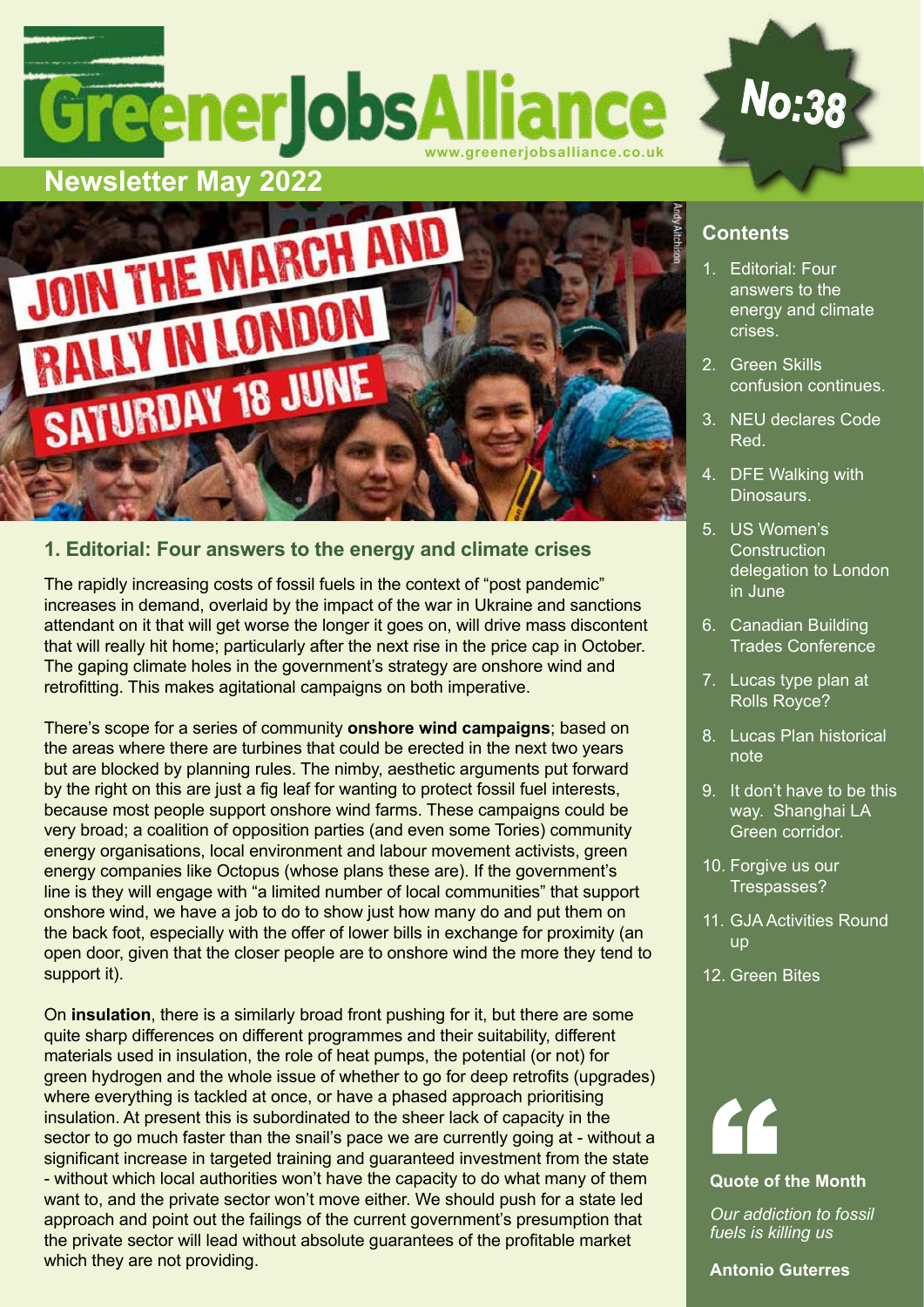On **public ownership** - there's probably a broad consensus at the TUC on this, which might have an impact on the Labour conference if worded in a way that could gather support across the board and pull the whole movement into a forward-facing position.

On a **windfall tax**, there is even more massive support for this and it should be made permanent while the private sector continues to dominate, at 56% on the Norwegian model. Elected governments should make decisions about green investment, not have to beg the private companies who have cut their North Sea investment by 90% in the last decade to do so.

All of this can come together at the TUC demo on June 18th. Hope to see you there.

#### *Paul Atkin*

#### **2. Green Skills and Jobs – the confusion continues**

The Government ambition to lead a 'green industrial revolution' in the UK is falling apart at the seams. Nothing sums this up more than their performance on notionally one of the more straightforward aspects of their industrial strategy. Unlike other parts of energy strategy there is a fair measure of consensus over what needs to be done to retrofit energy inefficient buildings. What is clearly lacking is a coherent policy that addresses the skills and funding constraints in the current system. The GJA reported on this in our **Insulation Special** last year. Regional and local authorities have been trying to fill the void. Despite the best of intentions most of these attempts suffer from 5 crucial weaknesses:

- **• Funding** Councils net-zero strategies will need to rapidly decarbonise homes in the next 8 years. The current funding from the Government and other sources represents a fraction of what is needed.
- **• Policy** Throwing money at this will not work if it is not linked to a long-term policy framework commitment. Instead, what we have is small pots of money for short-term projects.
- **• Co-ordination** The notion persists that the market can deliver the change needed. This is absurd. Local authorities must seize the initiative and establish direct labour departments to lead.
- **• Social justice** Prioritising social housing will go a long way to addressing concerns about fuel poverty.
- **• Union engagement**  Very few local authority plans have been discussed with their recognised unions or community-based bodies like trade union councils. If they were then crucial standards could be addressed like:
- *decent terms and conditions, including union membership rights*
- *recruitment of local labour that support diversity measures*
- *quality apprenticeship and training programmes*
- *procurement and supply chain criteria that cover the above.*

#### **Things to do**

1. Get a seat at the table – GJA members are currently sitting on some of the Green Skills Academies that have been established recently. Experience so far reflects the concerns outlined above. It is vital that unions call for the establishment of these in all large local and sub-regional authorities. If anyone is interested in finding out more, please contact us. We are trying to establish the extent of union involvement and have piloted a Just Transition survey of local authorities in the Yorkshire and Humber region. The plan is to send it out via the TUC to all regions in England

and Wales after the May 5th local elections when new leadership teams will be in place.

2. Lobby your local authority – We also want to lobby local authorities on the 5 elements of this programme. Initiatives like the **[Climate Action Network](https://www.facebook.com/CANWM/)  West Midlands** action illustrate what can be done.

The Local Government Association has recognised some of the challenges on retrofit and unions [should use this to](https://local.gov.uk/lga-building-housing-retrofit-skills-leadership-and-learning-programme-march-2022) **initiate consultation** 

Nationally the Government is in the [process of setting up a](https://transitiontaskforce.net/wp-content/uploads/2022/04/TransitionPlanTaskforce-TofR-3.pdf) **Transition Plan Taskforce** . Unions are not mentioned in the terms of reference. We must continue to demand that a transition without social justice at its heart is unacceptable. A good start [for this is to take part in the](https://petitions.ituc-csi.org/cepow) **ITUC CEPOW action on 22 June,** which coordinates union reps at workplace or enterprise level initiating the discussion with employers on decarbonising the workplace.

*Graham Petersen* 

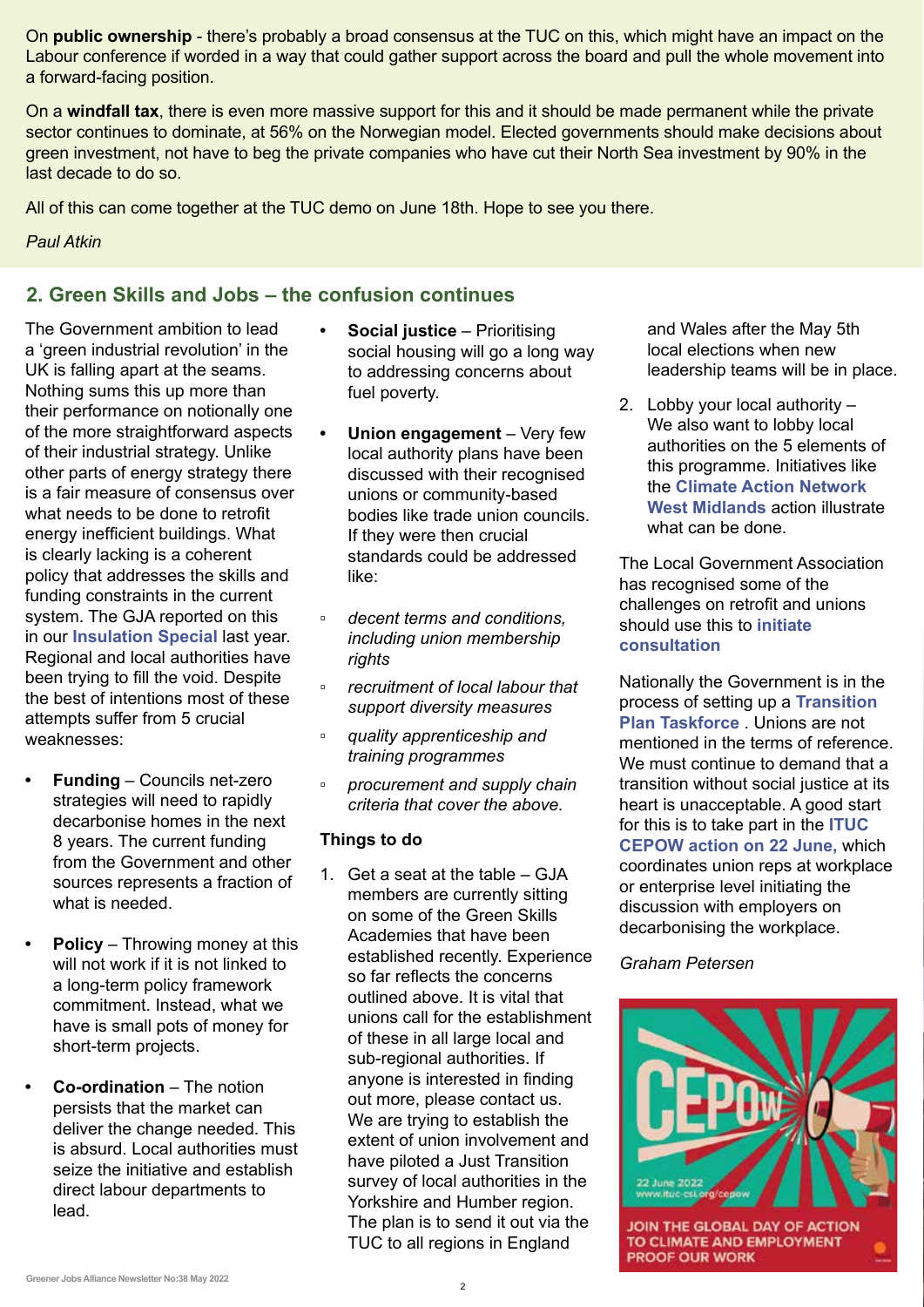#### **3. NEU declares Code Red**

At its first in person conference for three years, the National Education Union overwhelmingly passed a motion noting the latest IPCC Report that we are at "code red", that 75% of young people believe "the future is frightening" and 54% that "humanity is doomed", but that governments, especially in wealthy countries like Britain, are failing to address the climate crisis seriously, with continuing support for fossil fuel industries, including plans to develop new oilfields in the North Sea, subsidising road building ten times more than trains,

failing to insulate homes and buildings to generate climate jobs or review the curriculum to make it fit to address the crisis; while cutting overseas aid needed by the Global South.

Conference affirmed that we need massive investment in renewable energy - including wind, solar, and tidal power - but that nuclear power will drain investment from renewables, is more expensive, slow to build and risky, Biomass is high carbon, as are most sources of Hydrogen and Carbon Capture schemes are unproven and small scale and often used as cover for business as usual.

And that we need a Global Just Transition, which requires significantly increased public sector investment and control, a jobs and retraining guarantee for workers in stranded sectors, and transfers of the technology, training and resources needed for the Global South to develop without reliance on fossil fuels.

And committed us as educators, and sometimes school leaders, to be at the forefront of campaigning to ensure that the young people we educate have a future.

The Executive was instructed to campaign with other unions, school students and campaigns to: end the use of fossil fuels, generalise public transport and green cities, make our buildings carbon neutral and adapt them for extreme weather, with renewable energy sources for energy, schools as community hubs and exemplars; and all school buildings retrofitted by 2030, implement the Education International manifesto call for quality climate change education for every student and achieve a new legislative framework for transition, giving duties to employers and rights to workers.

**B. B. Greener Jobs Alliance Newsletter Inc.** 



*Lisa Tunnel, Jenny Cooper and Paul Atkin speaking at the first ever in person climate fringe meeting at NEU conference. Photo Kois Miah Educate*

An amendment calling for sustainability and environmental education to be embedded through the entire curriculum, so that it is preparing and mobilising our society for a sustainable future, bringing about change in our world and our behaviour, noting that debate about how to resolve this existential crisis for humanity cannot be constrained by the temporary policies of the government of the day, for the union to work with supportive political parties as well as school students, for a "through a review of the whole curriculum from the top where possible, and innovative practice from below when necessary" and for Gender and ethnic disparities in skills training and recruitment for key transition sectors and STEM to be targeted and closed was also passed overwhelmingly.

The NEU Climate Change Network sees implementing this as a task for the whole union membership, not just the Executive. so, we're going to be busy.

Paul Atkin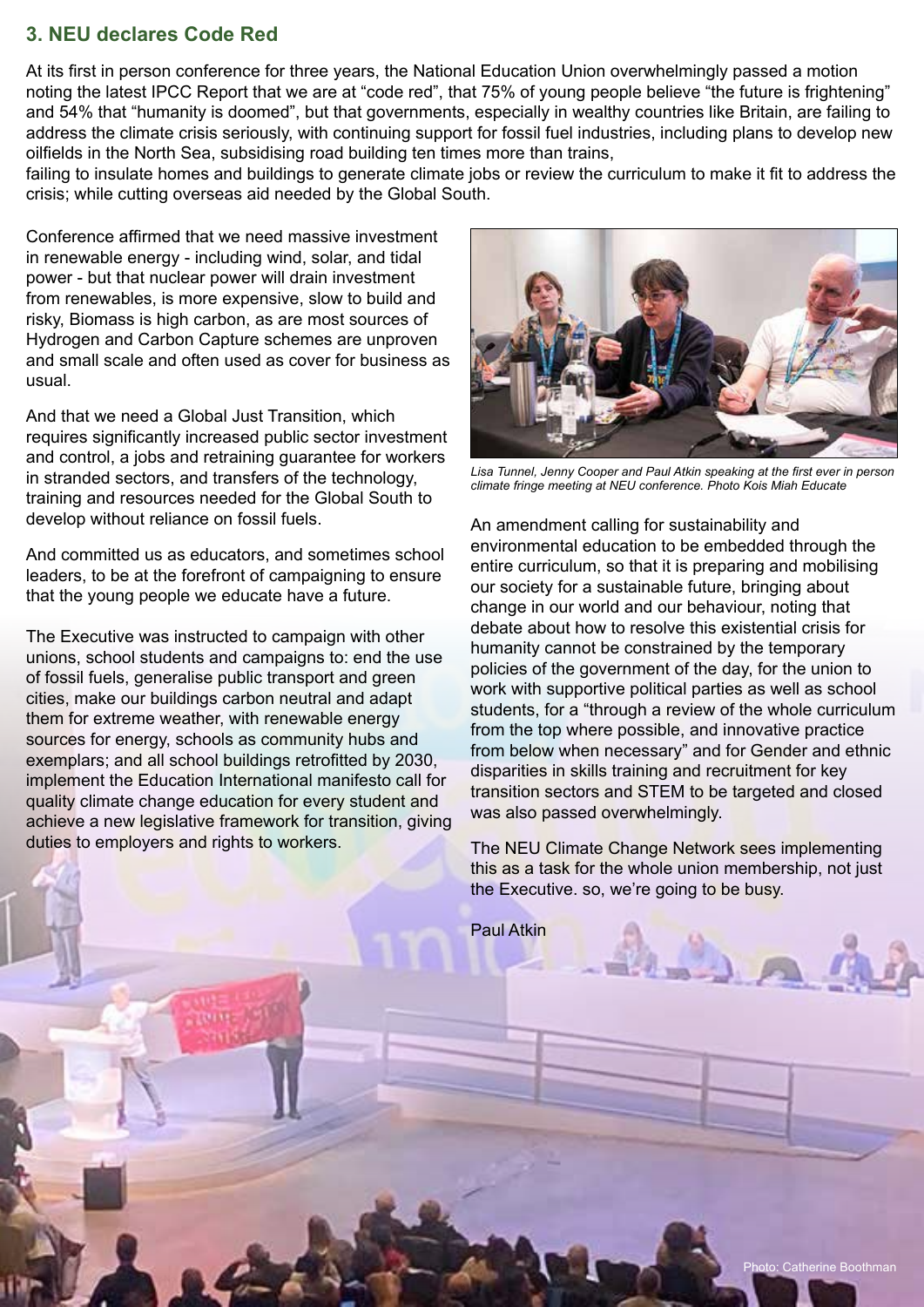#### **4. DFE – Walking with Dinosaurs**

Despite Education Secretary Nadhim Zahawi acknowledging that *"Learners need to know the truth about climate change"* and "must also be given the hope that they can be agents of change" the **[strategy launched by the](https://www.gov.uk/government/publications/sustainability-and-climate-change-strategy)  DFE** on 21 April in the Great Hall at the Natural History Museum fell well short of that; and was met with a critical reaction from Education unions and the student climate movement.

#### [NEU press release is](https://neu.org.uk/press-releases/dfe-launch-sustainability-and-climate-change-strategy) **here.**

#### [Teach the Future's response is](https://www.teachthefuture.uk/blog/reactive-to-the-dfes-final-climate-and-sustainability-strategy) **here.**

Paul Whiteman, general secretary of NAHT, said:

*"... it is vital that education about the environment, climate and sustainability is embedded throughout the curriculum at all key stages - all children and young people should be supported to develop their knowledge and understanding of the world we live in, including environmental issues which they feel passionately about."*

#### [Let's Go Zero press release is](https://letsgozero.org/department-for-educations-sustainability-and-climate-change-strategy-shows-promise-but-needs-significantly-more-money-and-greater-urgency-says-schools-climate-campaign/) **here**.

- 1. The issues they have prioritised are either good but limited – National Nature Park (trying to make the ground area of the schools estate nationally greener and more diverse with a lot of shared practice)– or off base – Climate Leaders Award (seeing transition as the work of exceptional individuals not a vast collective effort by all of us) - and are prioritised because they don't cost much.
- 2. The commitments on upgrading the school estate are tokenistic, as the spending needed even to carry out the pilot projects they have planned as the first stage are being blocked by the Treasury; and only new 4 schools and 1 college will have been built using the Gen Zero model by 2025. Zahawi nevertheless described this as "ambitious". Ambition were made of sterner stuff. In this context, it seems that the civil servants working on this have prioritised getting some relatively cheap baseline infrastructure, like smart meters, in place by 2025; so, there is a foundation for a more ambitious government to build on relatively quickly. Setting up timetabling, targeting and accountability has been postponed to 2025, after the next election.
- 3. They are only reviewing part of the curriculum not all of it. The new Natural History GCSE does not deal with climate change as such, won't come in for three years, or be covered by all schools, or taken by all students; and can't bear the weight of the vast shift in mind set that we need across the whole of the education system and society. A better, immediate start on this would have been

to support Jim Knight's Bill to introduce an hour a week on climate and sustainability via citizenship lessons; which the government has refused to do. The DFE's "impartiality guidance" will be misused by partisan climate deniers to try to close down debate in schools in the wider "war on woke"; that will have support from the government when it suits it. But there is an opening for a more thorough review from the bottom up, - both in creating learning materials across the board and proposed new sustainability leads in every school, both of which give us levers for change.

4. Without the pressure from the school student movement and support from teachers, giving political expression to the reality of climate breakdown, even these faltering first steps would not have been taken; so we will need to keep that pressure up.

#### *Paul Atkin*

*\*The TUC is currently researching school retrofitting. Full report in next edition.*

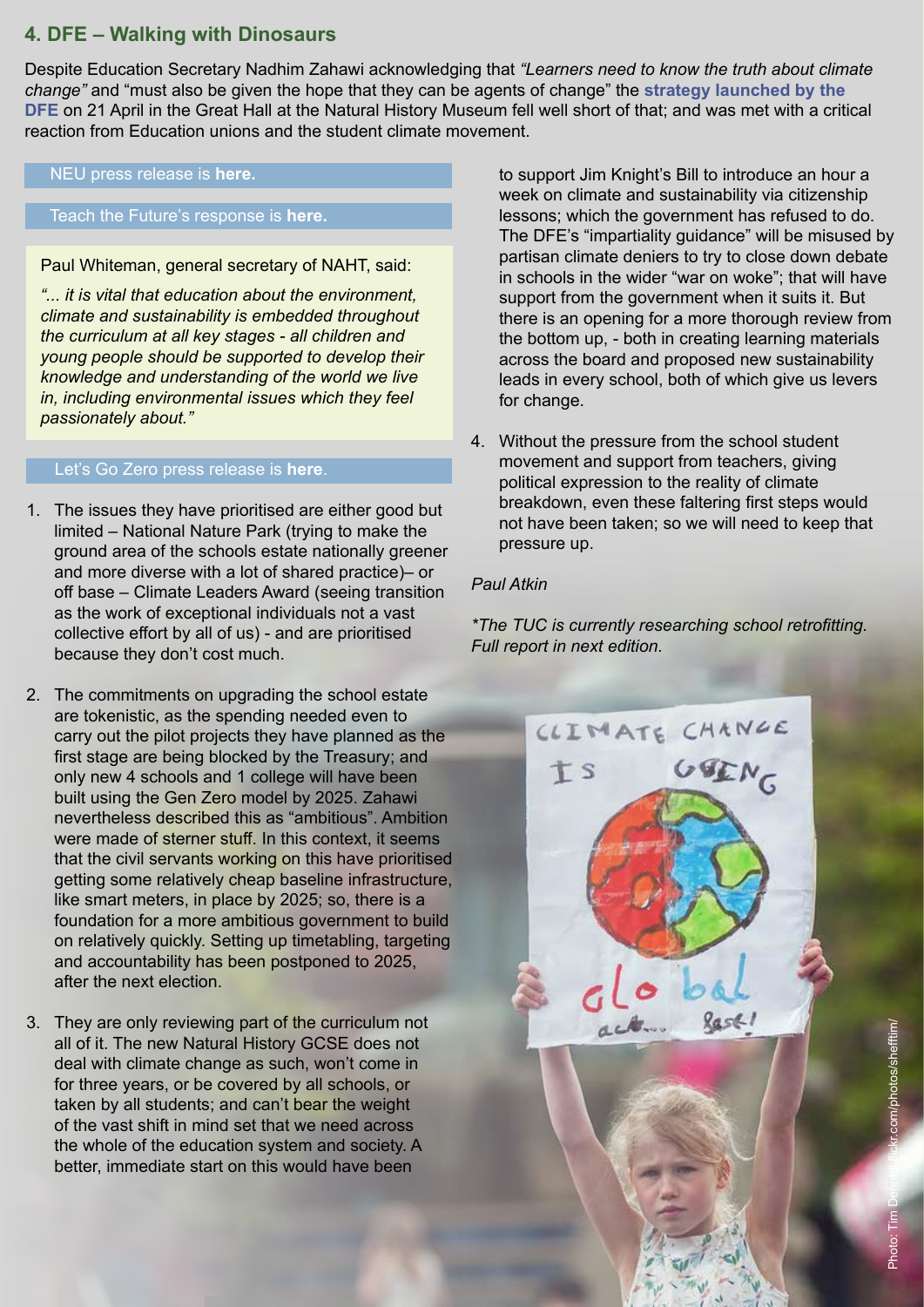#### **5. North American Women Construction Workers to Visit London, June 9-19, 2022**

In June 2022, the **[University of Westminster's Centre for the Study of the Production of the Built](https://www.westminster.ac.uk/research/groups-and-centres/centre-for-the-study-of-the-production-of-the-built-environment-probe)  Environment** (PRoBE ) hosts a delegation of about 40 women construction workers from North America. Tradeswomen Building Bridges, the North American Network of Women Working in the Construction Trades, brings women electricians, plumbers, carpenters, machine operators and other workers for 9 learning exchange days focused on increasing women's access to careers in the trades in UK and globally. Tradeswomen Building Bridges' vision is to build transnational solidarity among women working in the trades, to learn about the lives and working conditions of tradeswomen in other parts of the world, and to share best practices for women gaining greater access to careers in the trades.

The aim of the delegation is to galvanize support for greater inclusion of women in the construction sector, to express solidarity with women training and working in the industry, and to provide a focus for discussion and action to build a European and global network of women in construction. The 2022 Delegation events include:

- A Best Practice Workshop for Stakeholders, where case studies of successful strategies for increasing women in construction are discussed.
- Discussions with community activists on the redevelopment of the former Holloway Prison site and plans to reduce carbon emissions and to employ and train women in the construction.
- A Fun Day in the Park, for the community and general public, to promote women entering construction, with stalls, games, events and speakers, to take place in Caledonian Park.
- Discussion with Islington Council on their policies and activities to improve gender equity in construction employment and training.

<sup>5</sup> **Greener Jobs Alliance Newsletter No:38 May 2022**

- Visit to Further Education Colleges and construction training workshops.
- A research forum on strategies for bringing women into construction trades, covering the themes of empowerment, procurement, and zero carbon construction.
- Discussions with Unite the Union on its initiatives on women in construction.
- Networking days in partnership with the Building and Woodworkers International (BWI) and the European Federation of Building and Wood Workers (EFBWW).
- **Site visits**
- An event at the Houses of Parliament, hosted by the Chartered Institute of Building, to inform and discuss with policy makers the barriers to be overcome and how success in including women in construction can be achieved.

Low carbon construction, in particular retrofit, offers new opportunities for women to enter what has been an almost exclusively white male workforce, with less than 1% of women in Britain. However, whilst there is much to learn from the delegates about increasing the participation of construction tradeswomen to over 10% in some areas, green construction often remains a dirty word, and women may be threatened with the sack for raising environmental issues. In this respect, the delegation will provide a learning process for all concerned.

*Linda Clarke*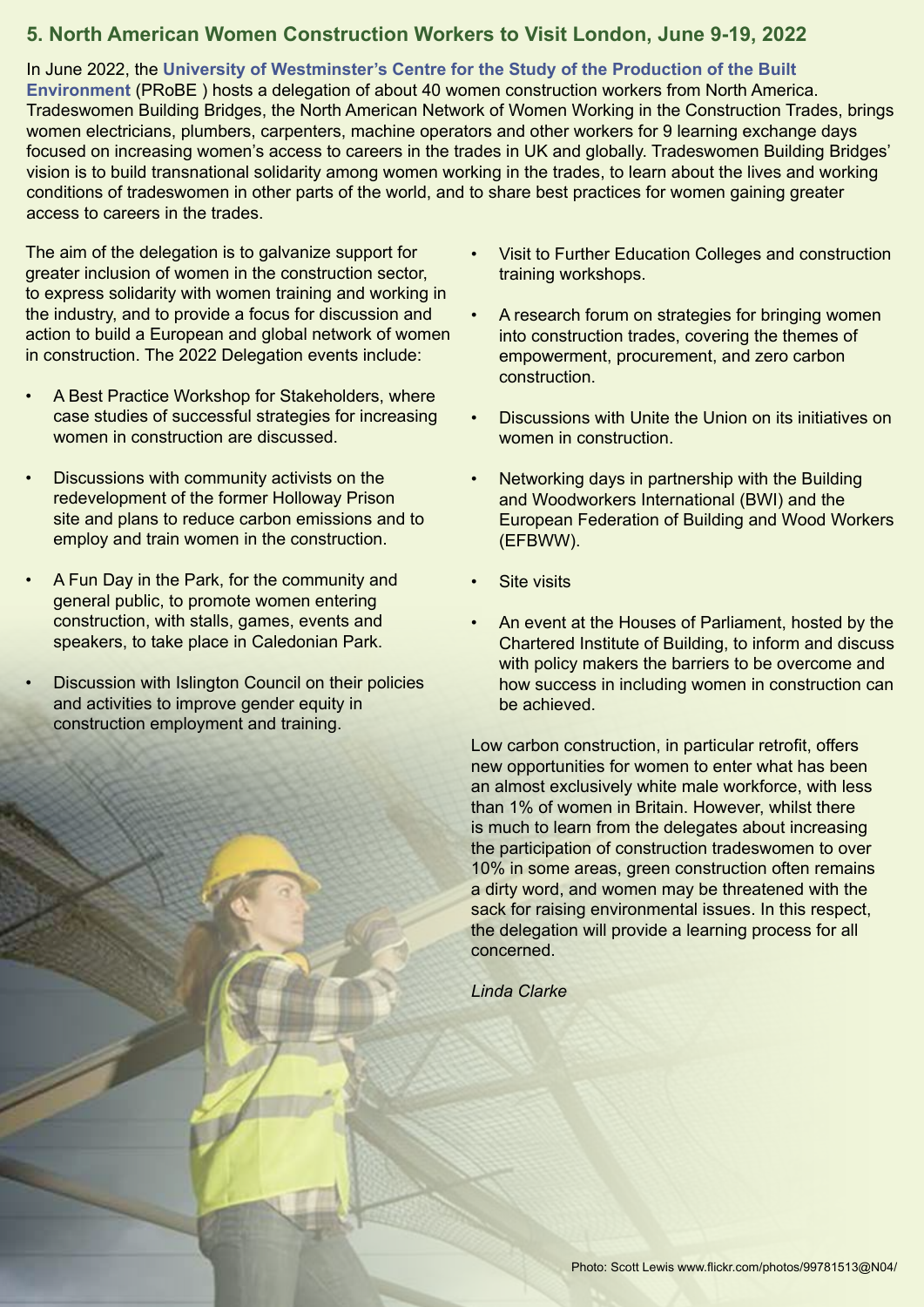#### **6. Building it Green - the Canadian model**

Canada's Building Trades Unions (CBTU), funded by the Canadian government, are leading a **[4-year research](https://buildingtrades.ca/workforce-dev/building-it-green/)  [and development programme](https://buildingtrades.ca/workforce-dev/building-it-green/)**, on embedding climate literacy into the building trades, with the aim to ensure that the construction workforce is equipped with the expertise necessary to deliver zero energy buildings. As part of this, the European team, based at the Centre for the Study of the Production of the Built Environment (ProBE) at the University of Westminster in London has the task to investigate best practice examples of climate literacy in vocational education and training (VET) for construction trainees and the current workforce in the UK, Ireland, Belgium, Denmark, German and Sweden, particularly for carpenters, insulators, plumbers and electricians. The team is investigating how climate and energy literacy have been incorporated into curricula, including:

- whether and how occupational interfaces are addressed and interdisciplinary learning facilitated
- the extent to which curricula seek to develop competences such as communication, team-working and self-management
- the challenges and barriers to developing and delivering curricula
- he role of stakeholders, including trade unions, employers, colleges and municipalities, and the ways in which they collaborate in developing and delivering effective VET in zero carbon construction.

As well as being incorporated into the development of climate literacy in Canada, the findings of the research will be disseminated and shared widely and are expected to contribute to climate literacy development internationally and serve as a resource for training providers, unions and employers.

At the recent CBTU conference, held in Ottawa at the end of April it was evident how much addressing climate change is a priority for the building unions in Canada, including oil-rich Alberta, with delegates from all provinces and from the First Nations seeing this a crucial part of their agenda. CBTU Chief Executive, Sean Strickland, as well as Prime Minister Justin Trudeau, who attended and spoke at a conference reception, made constant reference to the environmental challenges facing construction. And

<sup>6</sup> **Greener Jobs Alliance Newsletter No:38 May 2022**



these were raised again at the very moving and wellattended commemoration of International Workers Memorial day on 28th April, attended also by the Labour Minister, where wreaths were laid by delegates from each Canadian province to honour those killed on construction sites. This regard for the unions and the environment, including by government, is a sharp contrast to the situation in UK and even more over the border in the US.

For further information concerning Building it Green, please contact Linda Clarke at **clarkel@wmin.ac.uk**

*Linda Clarke*

: Linda Clarke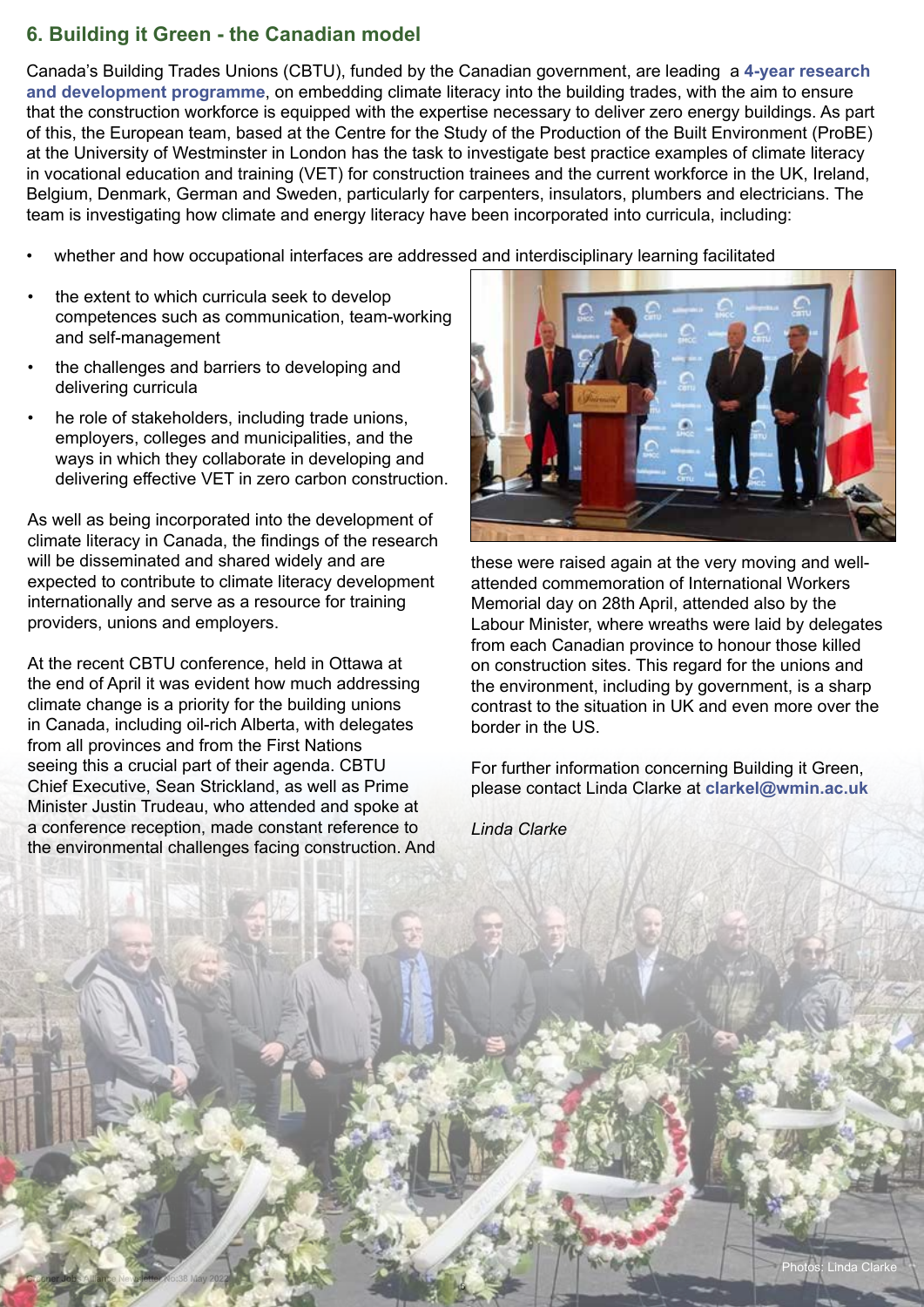#### **7. Lucas Style Just Transition at Rolls Royce? The story so far.**

In November 2020, Unite published an article arguing that UK manufacturers should diversify their products to keep the workforce employed throughout the pandemic and to tackle the climate crisis: highlighting themes similar to the Lucas Aerospace Combine Committee Alternative Corporate Strategy of 1976/7.

Following publication, a Unite Political Officer in the West Midlands reported discussions with Rolls Royce at the Ansty Plant in Coventry about just such a Plan to secure a long-term future for the plant and members' jobs. This Just Transition / Green New Deal Plan involved Unite full time officers, senior stewards. Unite representatives, Hilary Wainwright (Lucas Plan Academic), Zarah Sultana (Labour MP for Coventry South) and Coventry for a Green New Deal.

Rolls Royce were making major restructuring plans as the aviation industry shut down in the first phase of the COVID-19 outbreak; threatening the Ansty, Barnoldswick and Inchinnan plants with closure.

Unite and GMB combined with environmentalists and community activists to campaign against this threat. Following protests and strike actions , Rolls Royce agreed to a memorandum of understanding (MOU)\* in early 2021.

This committed to

- the Barnoldswick plant being kept open for at least ten years
- the Ansty and Inchinnan plants being kept open for five years.
- a training centre at the Barnoldswick plant that would support the development of sustainable technologies to address climate change.

Unite Convenors saw these agreements as an immediate solution to stop plant closures and save jobs, but noted that they only provided the Ansty and Inchinnan plants with a reprieve of five years before potential closure; as most work done there is linked to historical contracts, not new work from new contracts.

So, the Roll Royce Combine Committee designed workshops to discuss whether Just Transition / Green New Deal plans could be developed at all three plants, based on the Ansty model: to future proof the jobs of workers at these plants through an alternative production plan for environmentally friendly/ sustainable products.

Three workshops were convened in which the workforce was invited to develop new sustainable product ideas that could be produced by the plants, given the skill set of the workforce and the technology that they had to work with.

From these workshops, the Rolls Royce Combine proposed manufacturing wind turbine gearboxes at the Ansty Plant to the Rolls Royce management.

The Ventilator Challenge introduced by the UK Government in March 2020, showed it is possible for manufacturers to convert production rapidly if they choose, or are required to do so by the state; with a consortium of producers making 13,437 ventilators for the NHS between April 2020 and July 2020, turning out 6-months worth of production in a week.

But, the Combine Plan was met with indifference from Rolls Royce management. The Ansty Convenor noted that a particular issue for them was that the alternative production plan had come from the workforce. The Lucas Aerospace Combine Committee had experienced the same dismissiveness from Lucas Aerospace management when they submitted their Alternative Plan in 1976/77.

By January this year, that the Rolls Royce management team had not replied to the 'alternative production plans' put to them by the Combine

Committee six months earlier. But, the Combine is campaigning around it with the support of the workforce, local MPs, and communities.

Following the initial MOU agreement, further industrial action took place at Barnoldswick; following complaints by the workforce about how the training centre was being run. This led to an extended agreement for no compulsory redundancies for 5 years and guaranteed new work for the existing workforce with at least 10-years continued manufacturing. In return, the Unite members agreed to the training school being built elsewhere.

This will probably be in Derby and focus on the Small Modular Reactor (SMR) project.

In February 2022, the Unite National Officer for the Aerospace sector reported that Rolls Royce might re-engage in discussions about the Just Transition / Green New Deal plans and working together with the Combine to decarbonise the business and their products.

Further articles will keep tabs on how this develops.

\*A memorandum of understanding is an agreement between two or more parties outlined in a formal document. It is not legally binding but signals the willingness of the parties to move forward with a contract. An MOU can be seen as the starting point for negotiations as it defines the scope and purpose of talks.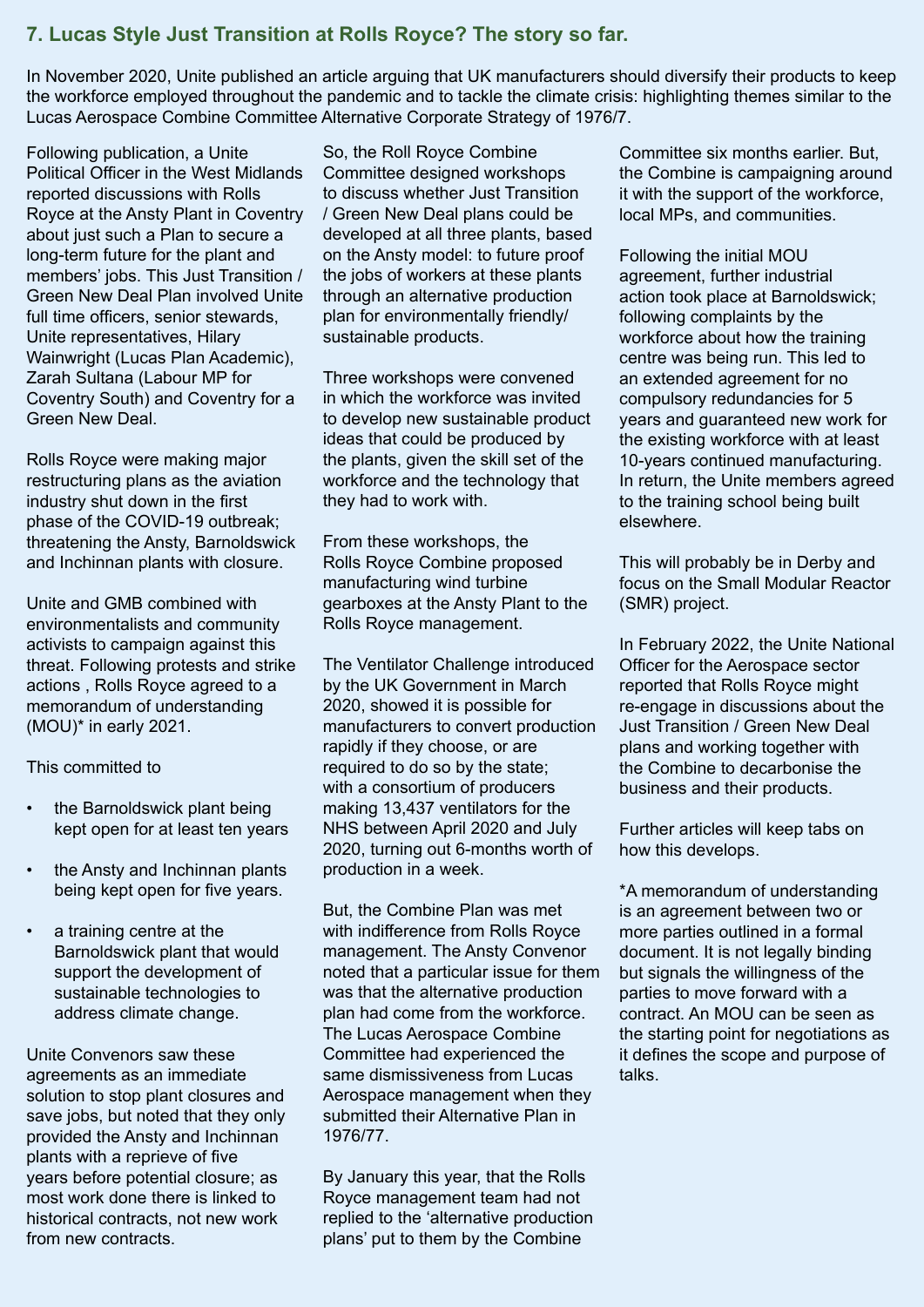#### **8. Historical Background on the Lucas Plan**



*From fighter bombers to wind turbines. Photo Arms Conversion – The Lucas Plan*

- The Labour Government elected in October 1974 was committed to an election pledge of reducing military expenditure.
- Faced with the threat of job losses due to a reduction in demand for their military aerospace products, the Lucas Aerospace Combine Committee produced a plan, commonly referred to as the Lucas Plan.
- This looked at how Lucas Aerospace could diversify production from military aerospace products into products that were socially useful and environmentally friendly.

The Lucas Aerospace Combine Committee believed that their Alternative Corporate Strategy Plan was dismissed by the management because it challenged the power relations within capitalism.

- the workforce controlled much of the decisionmaking process, regarding what products would be developed and what products would be produced.
- reducing management control.
- and challenging the established power relations within the capitalist organisation model as a result.

Former Lucas Aerospace Combine members speaking in 2018, said that the vested interests of capital viewed their Alternative Corporate Strategy Plan as a threat to the existing order; in which directors and senior management manage organisations in the interests of owners / shareholders, and profit maximisation is the primary goal; and the workforce knows its place.

The aim of the Lucas Aerospace Combine was instead to produce products of value to society, including environmentally friendly products. The Lucas Aerospace Combine were fighting back for workplace empowerment through industrial and economic decision-making by workers.

The Lucas Aerospace Combine had the support of Tony Benn who helped catalyse the Alternative Corporate Strategy Plan.

As a Labour Government minister, he argued for greater industrial democracy and worker participation in industrial and organisational decision making. These ideas were published in his Alternative Economic and Industrial Strategy policy documents as a socialist alternative to the monetarist policies that would be adopted by Chancellor Dennis Healey and Prime Minister James Callaghan in December 1976 after taking International Monetary Fund (IMF) loans to finance government spending.

Benn believed that this would create a big division between the Labour Party and its support base; leading to defeat at the next election. It did, as Labour were defeated at the next General Election in 1979, when Margaret Thatcher's Conservative Government was elected as Conservative Prime Minister. Thatcher was in power for 11.5 years (1979-1990), and her governments adopted a very hostile approach to trade unions whilst in office.

#### **9. It don't have to be this way. Shanghai LA green corridor**

In the teeth of Cold War tensions, **[this cooperation](https://www.c40.org/news/la-shanghai-green-shipping-corridor/)** brokered by C40 Cities between Shanghai and LA, the two biggest ports on the Pacific, to

- phase in low, ultra-low, and zero-carbon fuelled ships through the 2020s, with the world's first zero-carbon trans-Pacific container ships introduced by 2030 by qualified and willing shipping lines.
- develop best management practices to help reduce emissions and improve efficiency for all ships using this international trade corridor.
- Reduce supply chain emissions from port operations, improving air quality in the ports of Shanghai and Los Angeles and adjacent communities.

is a crucial initiative that should be replicated elsewhere.

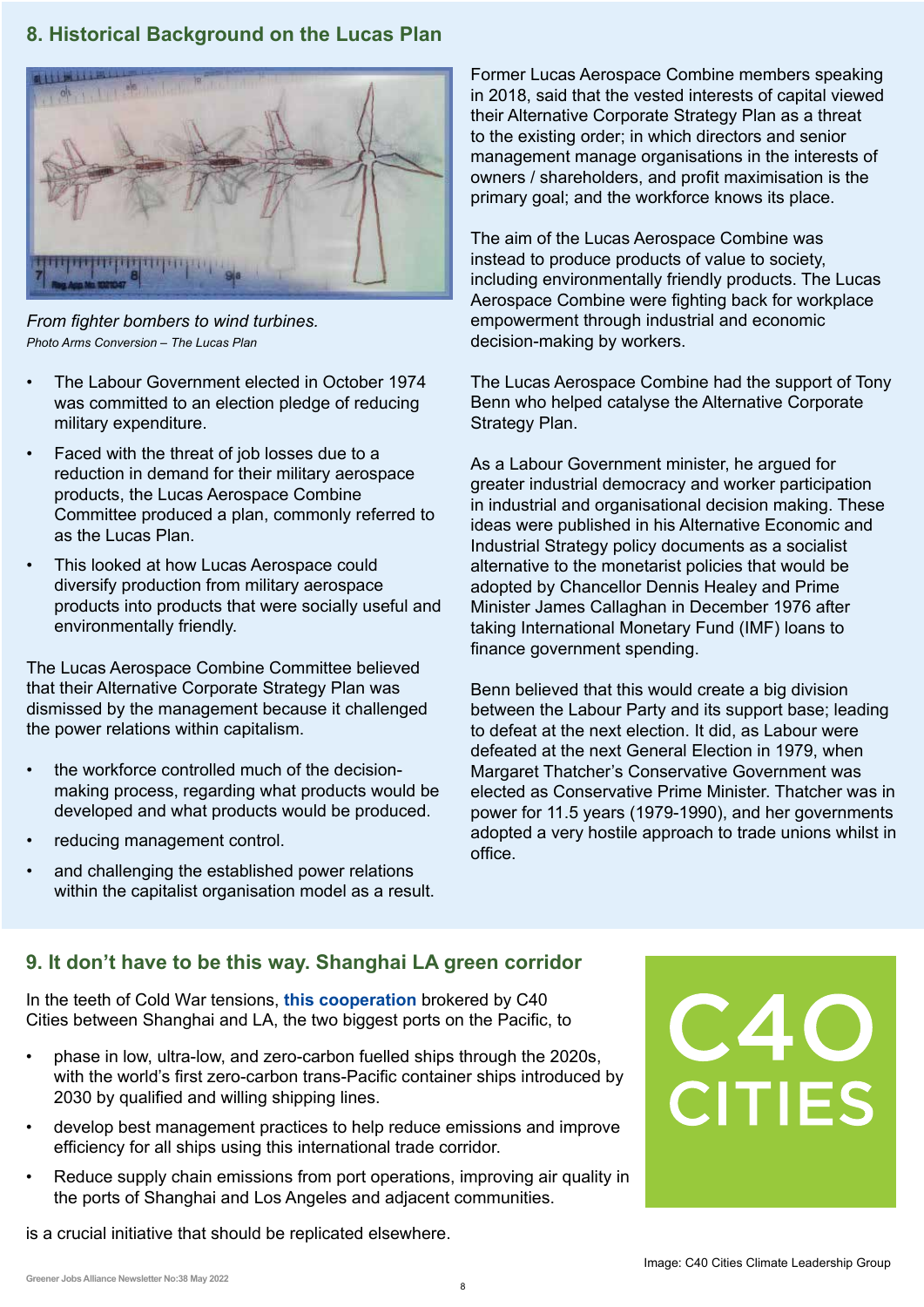

#### **10. Forgive us our trespasses?**

Part of the Police Bill that has just been passed is a new crime of *"Criminal Trespass with intent to reside",* primarily aimed at criminalising Travellers, punishable with £2,500 fines and imprisonment, it will obviously also be used in the event of workers occupying workplaces as a tactic to avoid closures or to push transition plans.

#### **11. GJA activities round-up**

On April 25th, we had a follow up meeting with our AGM guest speaker, Olivia Blake, Labour's Shadow Minister for Climate Change. Inevitably, much of the time was spent on the energy crisis, GJA representatives emphasising the need for immediate implementation of two key policies: onshore wind and retrofit. Olivia outlined the aspirations for Labour Climate policy, building on the already-welcome pledge to fund a major nationwide retrofit and insulation programme. We were keen to emphasise our support for a windfall tax and the £650 payment, but also to underline the need for an extensive transformation of the energy sector, including public ownership and direct employment. It was a very constructive discussion which we hope to continue in the coming months.

In conjunction with our colleagues at TUC in London and Yorkshire & Humber region, GJA (primarily Graham Petersen) has developed a survey to go out to local authorities in those areas with a view to building a picture of current climate jobs and green skills related policies and implementations. Augmenting this is a second survey, developed by Hilary Wainwright, being sent to trades councils and union branches, seeking similar information about worker-led activities. Between the two we hope to achieve a good mapping of current activities that will help to direct effort where it's needed and build a widespread movement on climate, jobs and training issues.

We were also pleased to host a presentation at our Steering Group meeting on April 11 from Amy McConnell and Oliver Sidorczuk from the campaign group Zero Hour, describing the Climate and Ecological Emergency Bill currently making its way through Parliament. The CEE Bill is complementary to the Green New Deal Bill, and expresses many of the same sentiments, including a just transition for workers, but takes a strategic approach aimed at securing all-party endorsement in parliament (which it has) as a way of leveraging some progress on these issues at governmental level.

Finally, returning to the energy crisis, GJA is considering hosting a public meeting in the near future, to which we especially invite GJA supporters, to discuss a campaign on energy policy. We are also looking at combining our efforts with friends at CACC, NEF and other groups, within the general framework established by the COP26 coalition, and developing a manifesto of demands around energy that we can all rally around to maximise our campaigning efforts.

*Tahir Latif Secretary, Greener Jobs Alliance*